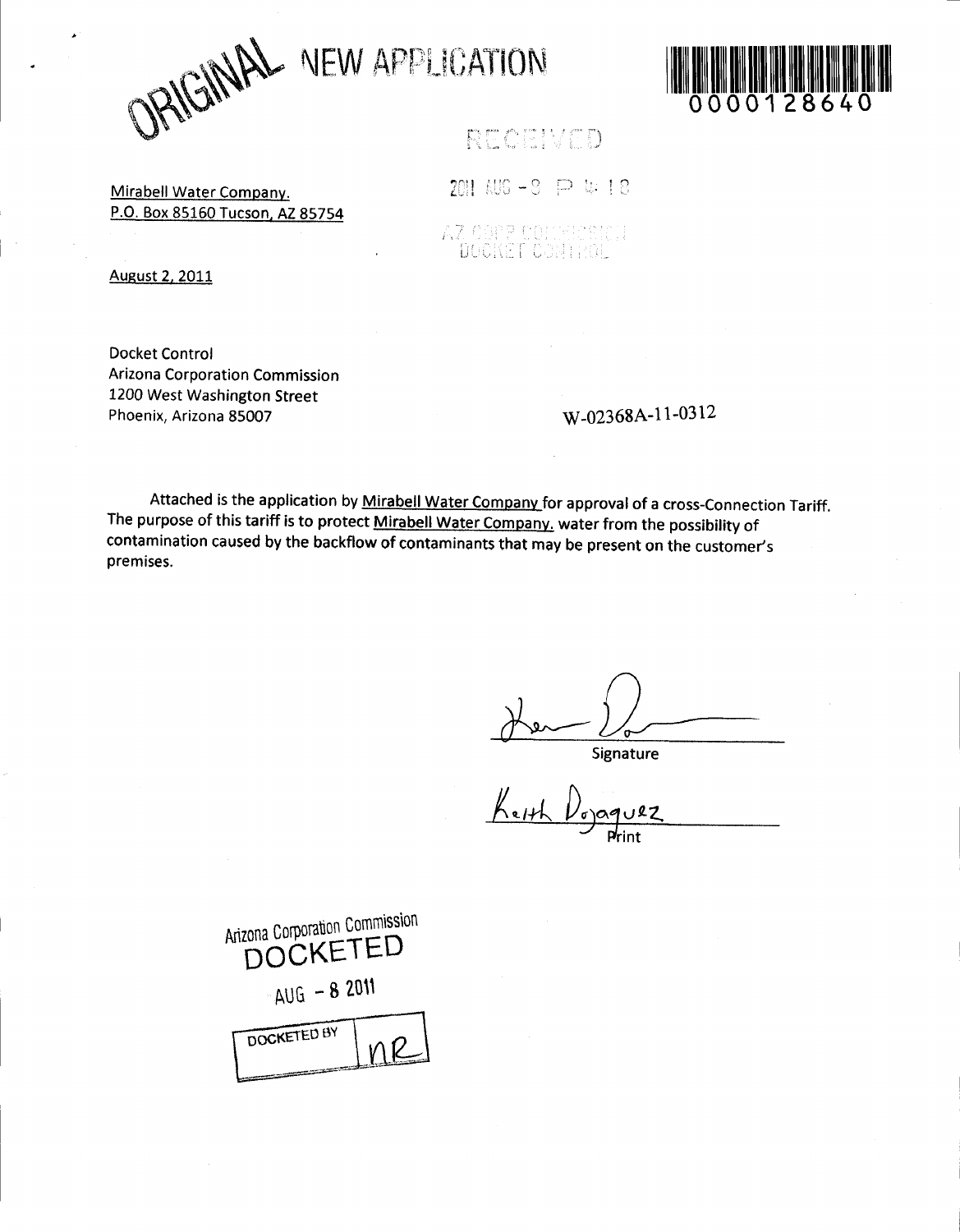# **CROSS-CONNECTION OR BACKFLOW TARIFF**

### PURPOSE:

The purpose of this tariff is to protect Mirabell Water

("Company") water from the possibility of contamination caused by the backflow of contaminants that may be present on the customer's premises by requiring the installation and periodic testing of backflowprevention assemblies pursuant to the provisions of the Arizona Administrative Code ("A.A.C".) R14-2-405.B.6 and A.A.C. R18-4-215.

## REQUIREMENTS:

In compliance with the Rules of the Arizona Corporation Commission ("Commission") and the Arizona Department of Environmental Quality **("ADEQ"),**  specifically A.A.C. R14-2-405.B.6 and A.A.C. R18-4-215 relating to backflow prevention:

- 1. The Company may require a customer to pay for and to have installed a backflow-prevention assembly if A.A.C. R18-4-215.B or C applies.
- **2.** A backflow-prevention assembly required to be installed by the customer under Paragraph 1 of this tariff shall comply with the requirements set forth in A.A.C. R18-4-2 15.D and E.
- 3. Subject to the provisions of A.A.C. R14-2-407 and 410, and in accordance with Paragraphs 1 and 7 of this tariff, the Company may terminate service or may deny service to a customer who fails to install a backflow-prevention assembly as required by this tariff
- 4. The Company shall give any existing customer who **is** required to install a backflow-prevention assembly written notice of said requirement. If **A.A.C.**  R14-2-410.B.1.a. is not applicable, the customer shall be given thirty  $(30)$ days from the time such written notice is received in which to comply with this notice. If the customer can show good cause as to why he cannot install the backflow-prevention assembly within thirty **(30)** days, the Company or Commission Staff may suspend **this** requirement for a reasonable period of time.

**\*\*FOR OFFICIAL USE ONLY\*\*** 

Effective Date:  $\frac{1}{\sqrt{1-\frac{1}{2}} \cdot \frac{1}{\sqrt{1-\frac{1}{2}} \cdot \frac{1}{\sqrt{1-\frac{1}{2}} \cdot \frac{1}{\sqrt{1-\frac{1}{2}} \cdot \frac{1}{\sqrt{1-\frac{1}{2}} \cdot \frac{1}{\sqrt{1-\frac{1}{2}} \cdot \frac{1}{\sqrt{1-\frac{1}{2}} \cdot \frac{1}{\sqrt{1-\frac{1}{2}} \cdot \frac{1}{\sqrt{1-\frac{1}{2}} \cdot \frac{1}{\sqrt{1-\frac{1}{2}} \cdot \frac{1}{\sqrt{1-\frac{1}{2}} \cdot \frac{1}{\$